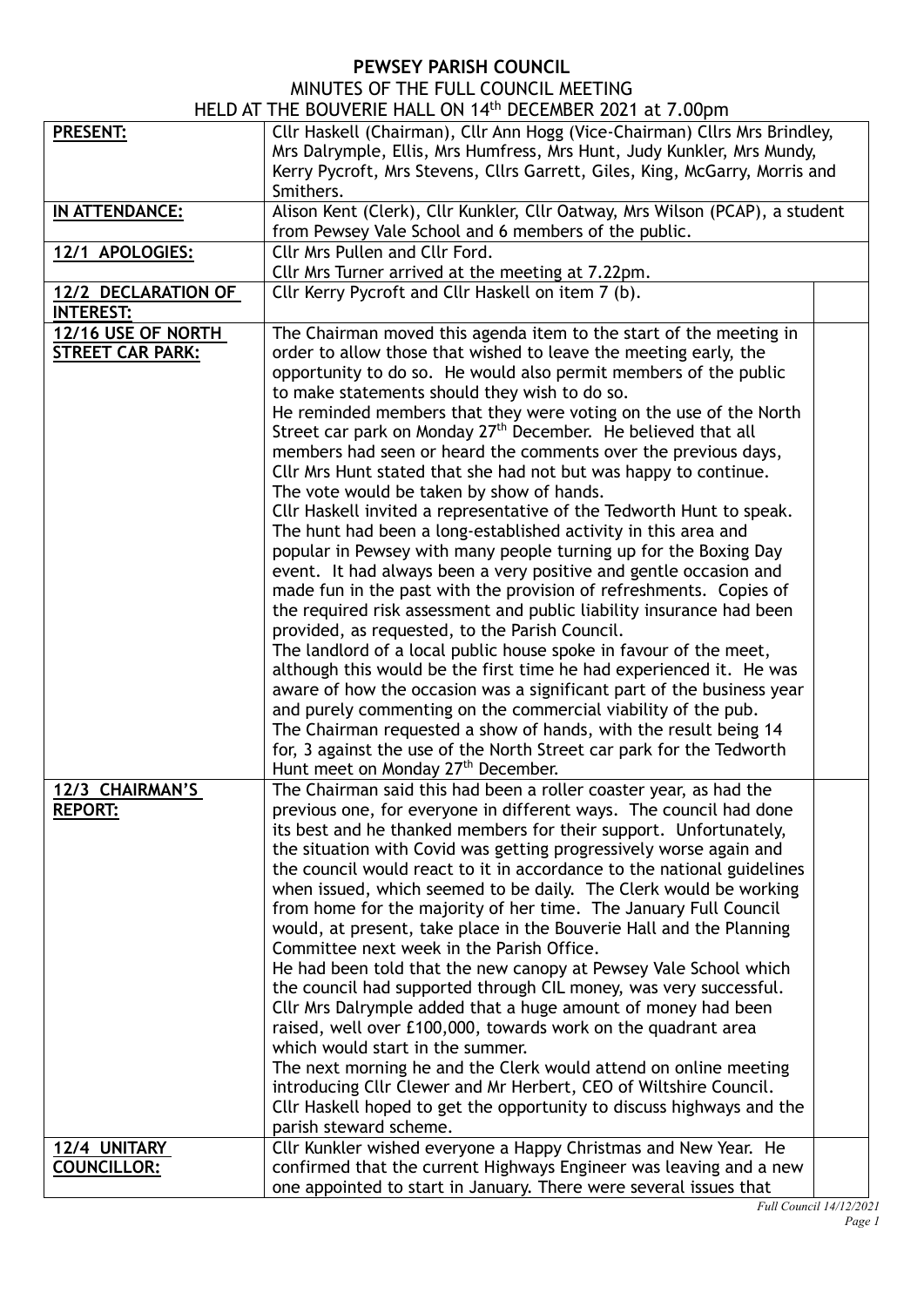|                            | needed to be resolved and would meet with the new officer.             |           |
|----------------------------|------------------------------------------------------------------------|-----------|
|                            | The Area Board meeting had been held in person at the Rugby Club       |           |
|                            | with some grant funding awarded but none specific to Pewsey.           |           |
|                            | Funds remained for youth and health and wellbeing. A substantive       |           |
|                            | grant had been awarded for North Newnton via CATG and he advised       |           |
|                            | Pewsey to pursue any projects it may have.                             |           |
|                            | The main council budget had been finalised although some of the        |           |
|                            | reserves may need to be used. Some restructuring had taken place;      |           |
|                            | of note Mike Wilmot (Head of Planning) had retired. Either Andrew      |           |
|                            | or Karen Guest would temporarily take over. Cllr Kunkler continued     |           |
|                            | to liaise with Cllr Mrs Hunt on the current planning appeals.          |           |
|                            | Cllr Mrs Mundy reminded Cllr Kunkler of the potholes that had not      |           |
|                            | been repaired in Sunnyhill Lane, he would chase Highways.              |           |
| 12/5 POLICE MATTERS:       | Cllr Turner arrived 7.22pm.                                            |           |
|                            | Cllr Mrs Humfress explained that she needed the device returned        |           |
|                            | from other users and then arrange sessions to take place.              |           |
|                            | Cllr Haskell stated there had been a poor response from the police     |           |
|                            | about the lack of a replacement PCSO, which had subsequently been      |           |
|                            | raised at the Area Board with little answer. He felt the next stage    |           |
|                            | was to request a meeting with the new Police and Crime                 |           |
|                            | Commissioner in the New Year. Cllr Oatway reminded the council         |           |
|                            | that whilst it was right to invite him to a meeting, the visibility of |           |
|                            | police on the streets were operational matters so there was no         |           |
|                            | direct involvement.                                                    |           |
| 12/6 MINUTES OF THE        | All being in agreement, the minutes of the meeting held on $9th$       |           |
| <b>LAST MEETING:</b>       | November were signed as a true record, by the Chairman.                |           |
| 12/7 FINANCE:              | a) Balance in Current account £92,623.38 Instant Reserve account       |           |
|                            | £46,751.06, Lloyds Business Account £60,741.00, Nationwide Savings     |           |
|                            | Account £85,146.82, Cambridge Building Society £85,000.00, Unity       |           |
|                            | Trust Savings Account £85,000.                                         |           |
|                            | b) Payments, as listed were proposed for approval by Cllr Mrs          |           |
|                            | Stevens, seconded Cllr Morris, all in favour.                          |           |
|                            | c) There were no quotations for acceptance.                            |           |
|                            | d) Petty Cash - opening balance £39.45, no expenditure in the          |           |
|                            | month.                                                                 |           |
| 12/8 CO-OPTION OF ONE      | The clerk advised one application had been received from Mrs           |           |
| <b>COUNCILLLOR:</b>        | Cobbing. Cllr Haskell proposed she be co-opted onto the council,       |           |
|                            | seconded Cllr Morris, all in favour.                                   |           |
| 12/9 REVIEW OF             | Cllr Ann Hogg advised that the Standing Orders and Terms of            |           |
| <b>STANDING ORDERS AND</b> | Reference had been circulated. Any comments should be sent to her      | <b>AH</b> |
| <b>TERMS OF REFERENCE:</b> | for consideration at the January Full Council. Terms of Reference      |           |
|                            | required reviewing by the Chairs of each relevant committee and        |           |
|                            | made ready for approval. A future debate would be held on smaller      |           |
|                            | committees. The Clerk confirmed the quorum is a third of the size      |           |
|                            | set.                                                                   |           |
|                            | Cllr Giles stated that in the past members felt disenfranchised by not |           |
|                            | being a member of a committee and expressed caution at reverting       |           |
|                            | back to reduced numbers. Cllr Mrs Hunt felt it should be left open     |           |
|                            | for everyone to attend every committee. The quorum remained at 7       |           |
|                            | (being a third of the Council/committee) although at times that        |           |
|                            | figure had been difficult to achieve.                                  |           |
| 12/10 YOUTH PROJECTS:      | Cllrs Ellis reported the youth team had met a couple of times and      |           |
|                            | members of the public were showing interest and providing an input.    |           |
|                            | The strong opinion was to have a youth centre again; to find a venue   |           |
|                            | and make it sustainable. An open evening to attract interest from      | KE/       |
|                            | the youth had been planned on New Years' Eve between 4.30pm and        | <b>LB</b> |
|                            | 7.30pm at the Little Lunchbox.                                         |           |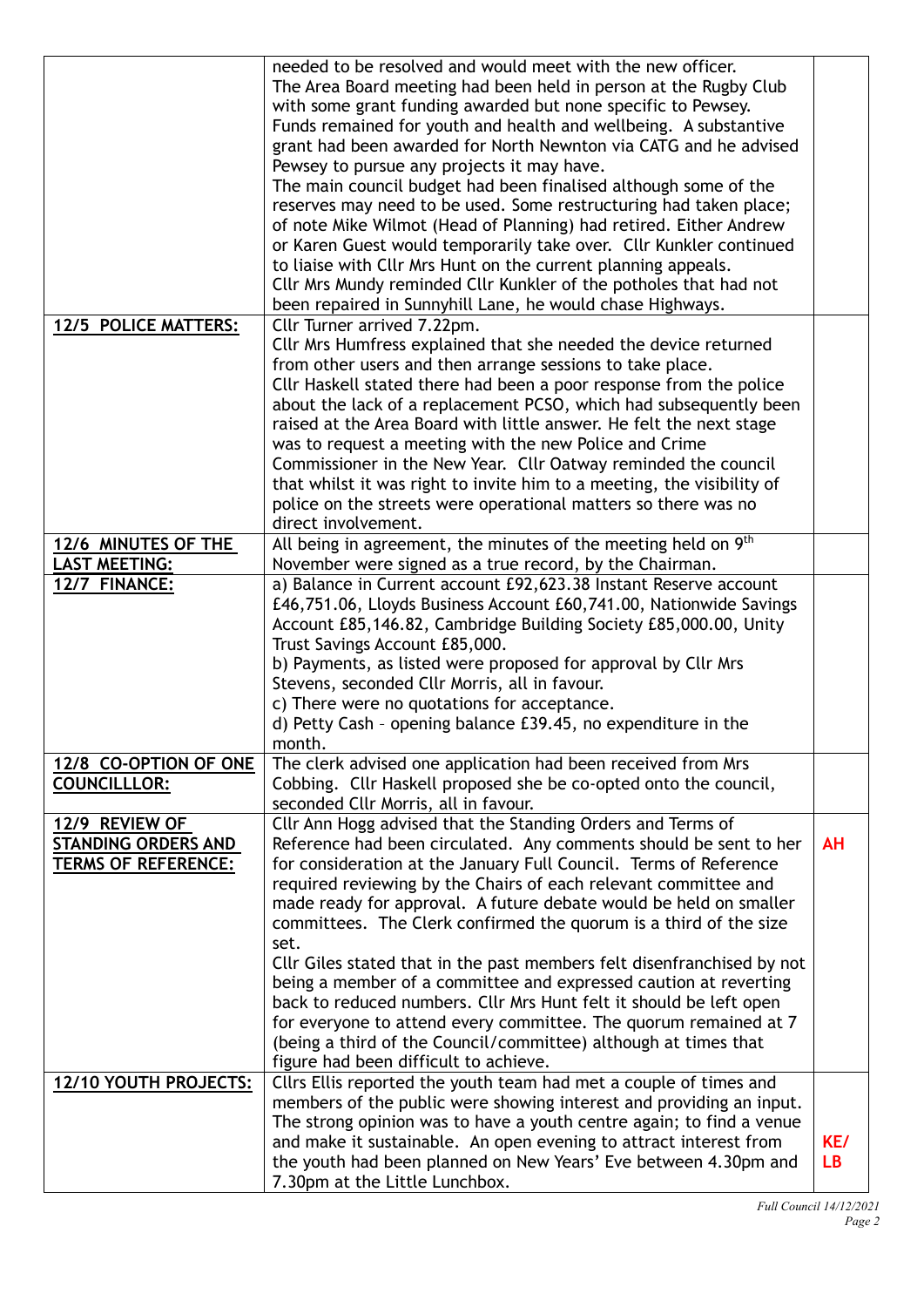|                                                                         | Cllr King would send information on the basketball hoop to the Clerk.<br>Other activities included a youth film night. The planned Christmas<br>disco had been postponed due to the increase in Covid cases and                                                                                                                                                                                                                                                                                                                                                                                                                                                                                                                                                                                                                                                 | <b>RK</b>              |
|-------------------------------------------------------------------------|-----------------------------------------------------------------------------------------------------------------------------------------------------------------------------------------------------------------------------------------------------------------------------------------------------------------------------------------------------------------------------------------------------------------------------------------------------------------------------------------------------------------------------------------------------------------------------------------------------------------------------------------------------------------------------------------------------------------------------------------------------------------------------------------------------------------------------------------------------------------|------------------------|
|                                                                         | would be rearranged for a date in February.<br>Cllr Mrs Mundy would present an item at the January Full Council on<br>the wider subject of isolation amongst the community.<br>Cllr Mrs Dalrymple reported that some local children were receiving<br>gifts for Christmas through the Pewsey Relief in Need charity.                                                                                                                                                                                                                                                                                                                                                                                                                                                                                                                                            | <b>KE</b><br><b>LM</b> |
| 12/11 WHEELED SPORTS:                                                   | Cllr Mrs Hunt reported the acoustic consultant had been able to make<br>contact with a Wiltshire Council officer who was prepared to review<br>the reports. She and Cllr Smithers had met with Canvas who had<br>prepared the original design, to look at the possibilities at Broomcroft<br>Road. They had agreed to prepare a concept scheme free of charge<br>that could be shared to gauge enthusiasm.                                                                                                                                                                                                                                                                                                                                                                                                                                                      |                        |
| <b>12/12 COMMUNITY LAND</b><br><b>TRUST:</b>                            | Cllr Ann Hogg would no longer be the Council representative; a new<br>volunteer would be welcomed from February onwards.<br>Cllr Haskell confirmed the current position was that the Police and<br>Crime Commissioner had agreed to enter into a contract of sale with<br>the CLT at an independent value of £340,000, subject to a deadline<br>of 31 <sup>st</sup> March 2022. Mrs Wilson advised they were in the process of<br>securing funding for feasibility and design work and confirmed that<br>Greensquare were fully engaged with the project.<br>Additionally, the CLT had no funding left of its own and had asked<br>the Parish Council to consider a loan of £2,500 per annum for a<br>maximum of two years. Cllr Haskell proposed that this be granted<br>upon the provision of a loan document, seconded Cllr Morris, 17 for,<br>1 abstention. |                        |
| <b>12/13 PEWSEY</b><br><b>COMMUNITY AREA</b><br><b>TRANSPORT GROUP:</b> | The Parish Council needed to cost the exact bus shelter that was<br>required on A345 and present to CATG. The Council would also need<br>to accept future responsibility.<br>The A345 traffic survey by the railway bridge had been completed<br>and closed as the results did not meet the criteria.<br>White lining had been completed at Old Hospital Road.                                                                                                                                                                                                                                                                                                                                                                                                                                                                                                  |                        |
|                                                                         | A member of the public had raised a speeding issue at Woodborough<br>Road, it was agreed that a traffic survey be requested.                                                                                                                                                                                                                                                                                                                                                                                                                                                                                                                                                                                                                                                                                                                                    | <b>AK</b>              |
| <b>12/14 CLIMATE CHANGE:</b>                                            | Cllr Ellis and Cllr Mrs Hunt had attended an online training day<br>organised by the Wiltshire Council climate alliance. Its main aim was<br>to advise how to make a climate change plan. Cllr Ellis would<br>establish a small working group and put together an action plan. Cllr<br>Kerry Pycroft was assisting with the environmental toolkit and<br>mapping of the parish. The flood plan, emergency response plan and<br>biodiversity considerations would all be part of the strategy. Cllr Mrs<br>Mundy advised that a lot of landowners already had their own                                                                                                                                                                                                                                                                                          | <b>KE</b><br><b>KP</b> |
|                                                                         | projects started.<br>Cllr Haskell had spoken with the chairman of Wiltshire Wildlife Trust<br>about the planting of trees to commemorate the Queen's Platinum<br>Jubilee at Jones' Mill. WWT were already in the process of<br>employing a consultant to produce a management plan and the<br>council's support would be accepted. Cllr Judy Kunkler had received<br>enquiries from parishioners who wished to plant trees in memory of<br>loved ones.                                                                                                                                                                                                                                                                                                                                                                                                          | CH<br><b>JK</b>        |
| 12/15 WILCOT ROAD<br><b>PARKING RESTRICTIONS:</b>                       | A request from a member of the public had been received to<br>consider a residents' parking permit scheme at Wilcot Road which<br>was a follow on from the implementation of the one-way system<br>some years ago. Cllr Kunkler advised that a Traffic Regulation Order<br>would be needed and asked who would be responsible for<br>enforcement. The request would need further investigation.                                                                                                                                                                                                                                                                                                                                                                                                                                                                 | <b>AK</b>              |